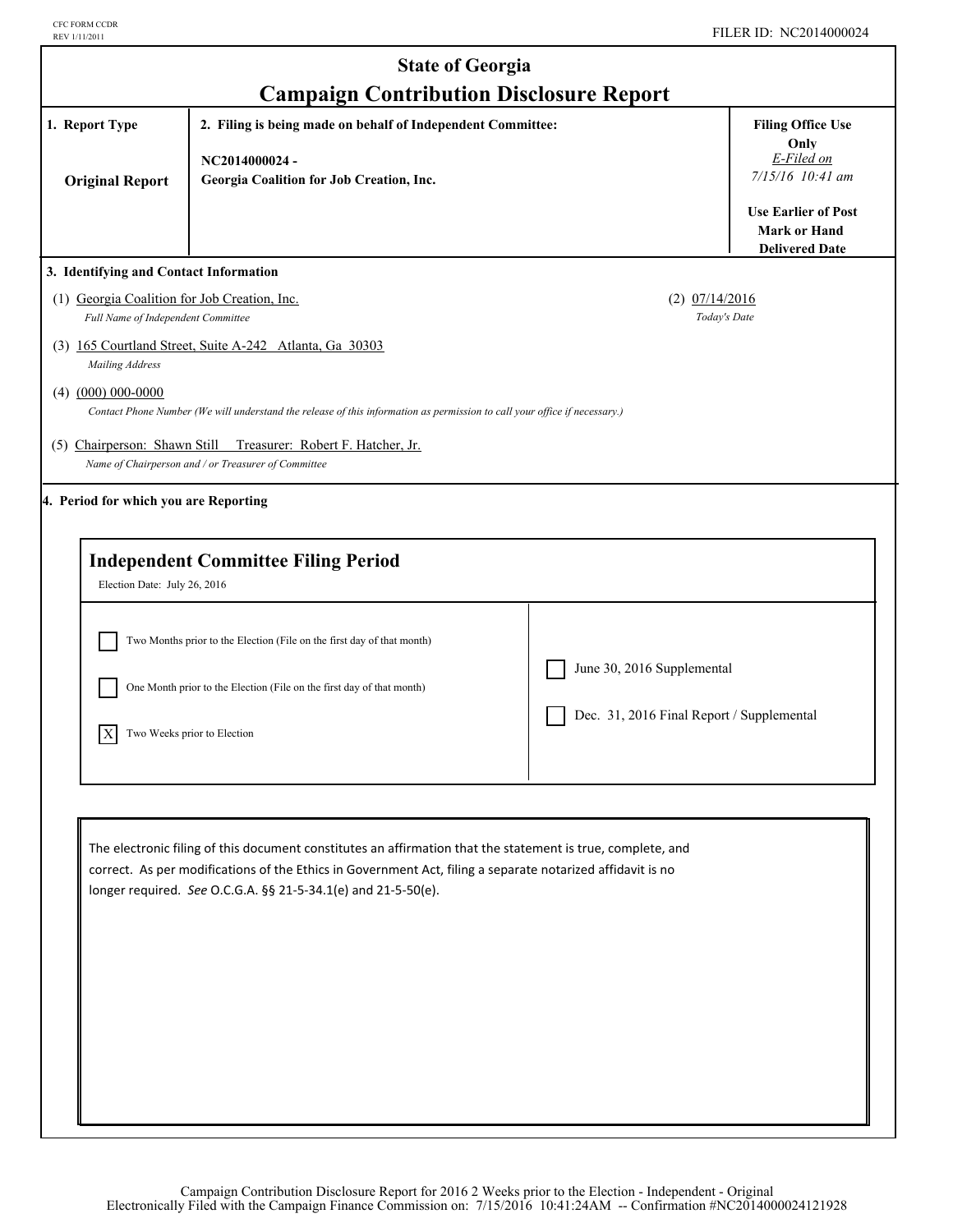# **State of Georgia Campaign Contribution Disclosure Report**

## **Summary Report**

| <b>CONTRIBUTIONS RECEIVED</b> |  |
|-------------------------------|--|
|-------------------------------|--|

| $\mathbf{1}$       | I Have:<br>The following contributions, including Common Source, to report:                                                                                                                                                                  | In-Kind<br><b>Estimated Value</b> | <b>Cash Amount</b> |  |
|--------------------|----------------------------------------------------------------------------------------------------------------------------------------------------------------------------------------------------------------------------------------------|-----------------------------------|--------------------|--|
| $\overline{c}$     | Total contributions previously reported.                                                                                                                                                                                                     | \$0.00                            | \$332,670.17       |  |
| 3                  | Total amount of all itemized contributions received in this reporting period which are<br>listed on the "Itemized Contributions" page.                                                                                                       | \$0.00                            | \$135,000.00       |  |
| 3a                 | All loans received this reporting period.                                                                                                                                                                                                    |                                   | \$0.00             |  |
| 3 <sub>b</sub>     | Interest earned on campaign account this reporting period.                                                                                                                                                                                   |                                   | \$0.00             |  |
| 3c                 | Total amount of investments sold this reporting period.                                                                                                                                                                                      |                                   | \$0.00             |  |
| 3d                 | Total amount of cash dividends and interest paid out this reporting period.                                                                                                                                                                  |                                   | \$0.00             |  |
| 4                  | Total amount of all separate contributions of \$100.00 or less received in this reporting<br>period and not listed on the "Itemized Contributions" page.<br>"Common Source" contributions must be aggregated on the "Itemized Contributions" | \$0.00                            | \$0.00             |  |
| 5                  | Total contributions reported this reporting period.<br>$(Line 3 + 3a + 3b + 3c + 3d + 4)$                                                                                                                                                    | \$0.00                            | \$135,000.00       |  |
| 6                  | Total contributions to date.<br>$(Line 2 + 5)$                                                                                                                                                                                               | \$0.00                            | \$467,670.17       |  |
|                    | <b>EXPENDITURES MADE</b>                                                                                                                                                                                                                     |                                   |                    |  |
| $\tau$             | I Have:<br>The following expenditures to report:                                                                                                                                                                                             | In-Kind<br><b>Estimated Value</b> | <b>Cash Amount</b> |  |
| 8                  | Total expenditures made and reported prior to this reporting period.                                                                                                                                                                         | \$0.00                            | \$280,376.50       |  |
| 9                  | Total amount of all itemized expenditures made in this reporting period which are listed<br>on the "Itemized Expenditures" page.                                                                                                             | \$0.00                            | \$93,204.91        |  |
| 10                 | Total amount of all separate expenditures of \$100.00 or less that were made<br>in this reporting period and not listed on the "Itemized Expenditures" page.                                                                                 | \$0.00                            | \$0.00             |  |
| 11                 | Total expenditures reported this reporting period.<br>$(Line 9 + 10)$                                                                                                                                                                        | \$0.00                            | \$93,204.91        |  |
| 12                 | Total expenditures to date.<br>(Line $8 + 11$ )                                                                                                                                                                                              | \$0.00                            | \$373,581.41       |  |
| <b>INVESTMENTS</b> |                                                                                                                                                                                                                                              |                                   |                    |  |
| 13                 | Amount of investments at the beginning of this reporting period.                                                                                                                                                                             |                                   | \$0.00             |  |
| 14                 | Total amount of investments at the close of this reporting period.                                                                                                                                                                           |                                   | \$0.00             |  |
| 15                 | Net Balance On Hand.<br>(Line $6 - 12 + 14$ )                                                                                                                                                                                                |                                   | \$94,088.76        |  |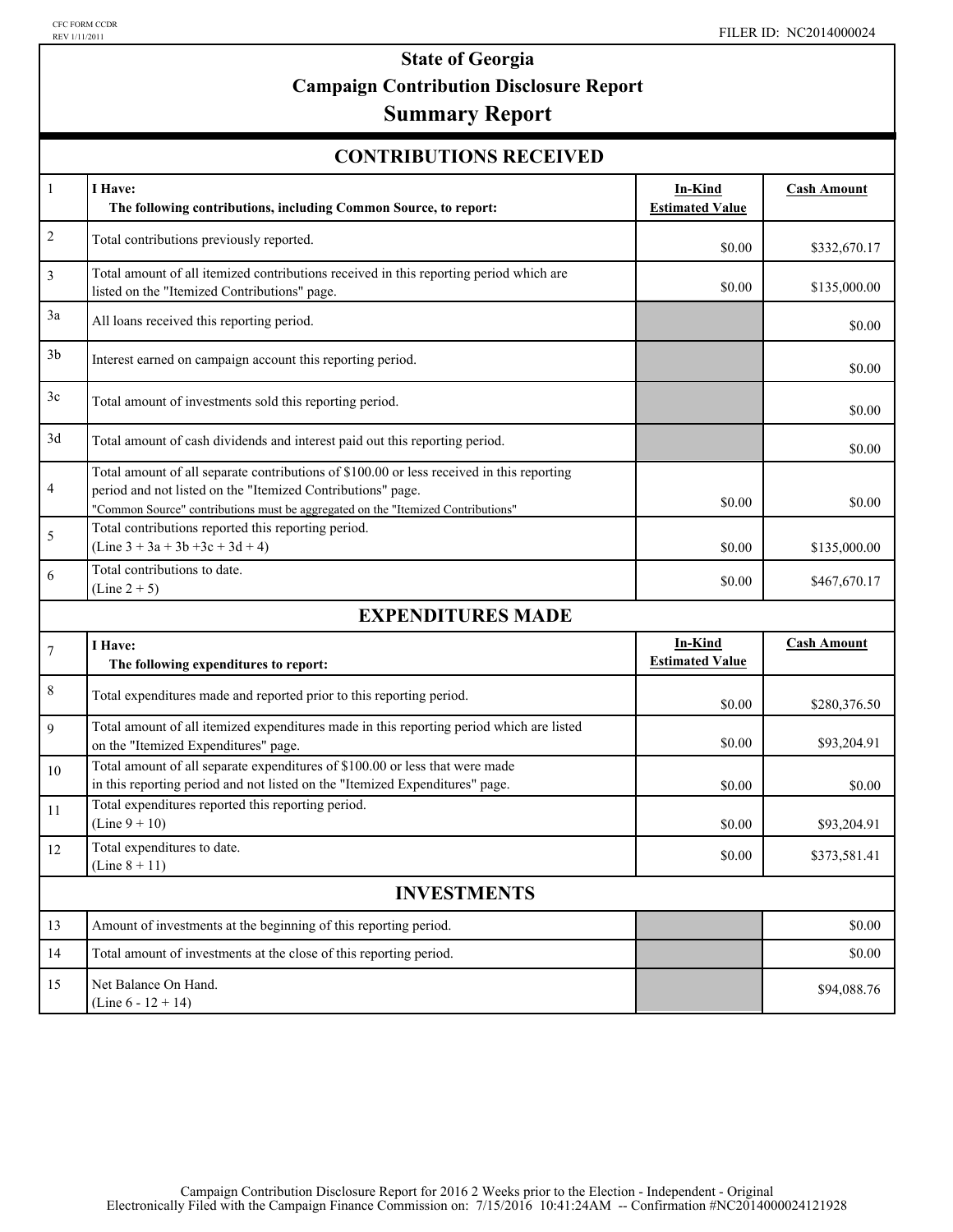## **Outstanding Indebtedness State of Georgia Campaign Contribution Disclosure Report**

| <b>Run-Off Primary 2016 Indebtedness</b> |                                                                                             |        |
|------------------------------------------|---------------------------------------------------------------------------------------------|--------|
|                                          | Outstanding indebtedness at the beginning of this reporting period.                         | \$0.00 |
| 2                                        | Loans received this reporting period.                                                       | \$0.00 |
| $\overline{3}$                           | Deferred payments of expenses this reporting period.                                        | \$0.00 |
| $\overline{4}$                           | Payments made on loans this reporting period.                                               | \$0.00 |
| 5                                        | Credits received on loans/deferred payments this reporting period.                          | \$0.00 |
| 6                                        | Payments this period on previously deferred expenses.                                       | \$0.00 |
| $\overline{7}$                           | Total indebtedness at the close of this reporting period.<br>$(line 1 + 2 + 3 - 4 - 5 - 6)$ | \$0.00 |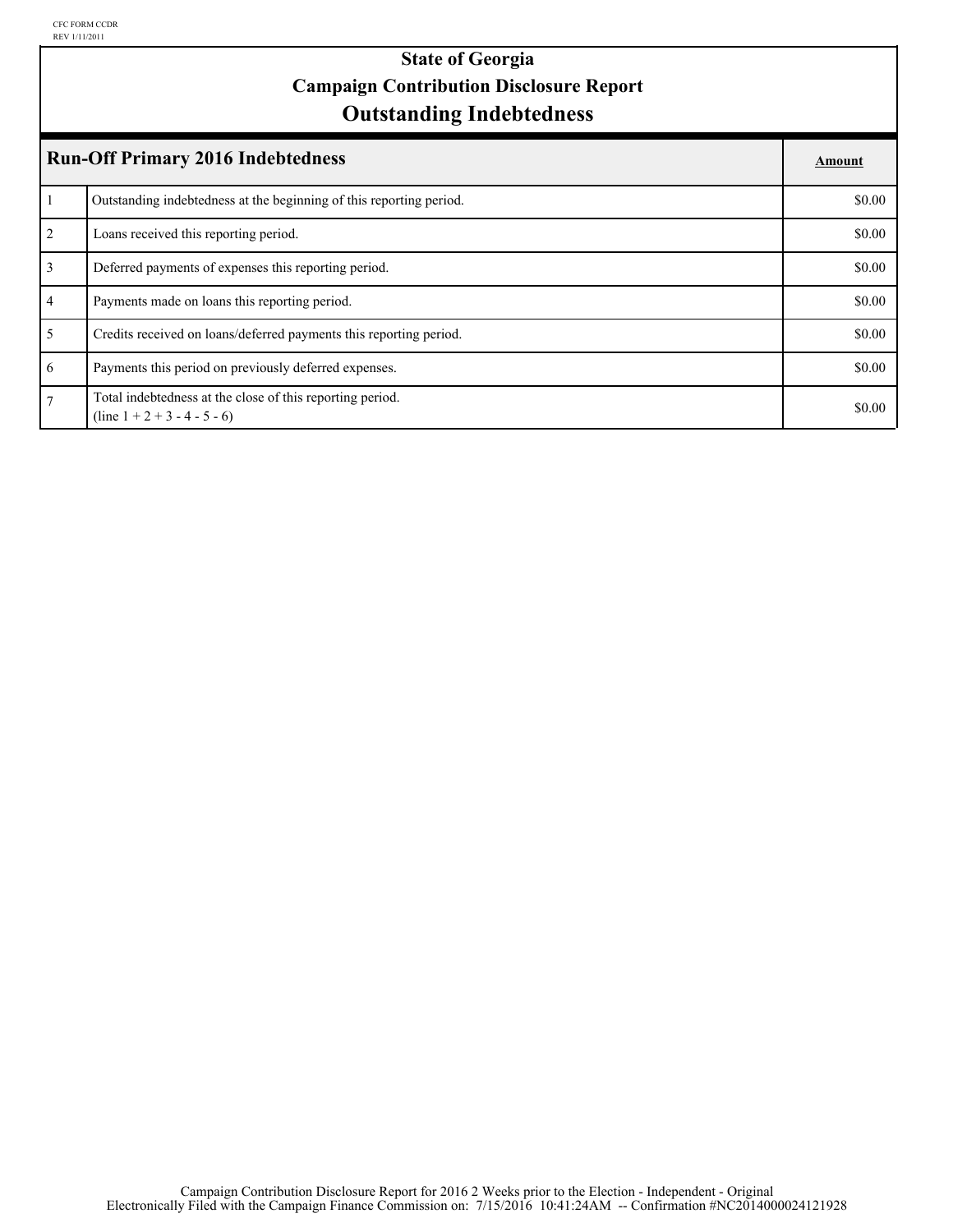CFC FORM CCDR<br>REV 1/11/2011

#### **State of Georgia Campaign Contribution Disclosure Report Itemized Contributions**

**Must list contributions received by a single contributor for which the aggregate total is more than \$100.00** 

| <b>Full Name of Contributor</b>                                                                        | Contributor                                      |                                |                            |                | <b>In-Kind Contributions</b>                 |
|--------------------------------------------------------------------------------------------------------|--------------------------------------------------|--------------------------------|----------------------------|----------------|----------------------------------------------|
| <b>Mailing Address</b><br>(Affiliation of Committee if any)                                            | <b>Received Date</b><br><b>Contribution Type</b> | a. Occupation &<br>b. Employer | <b>Election</b><br>Cycle   | Cash<br>Amount | <b>Estimated Value</b><br><b>Description</b> |
| AGL Resources Georgia PAC<br>PO Box 4569<br>Atlanta, GA 30302                                          | 06/16/2016<br>Monetary                           |                                | 2016<br>Run-Off<br>Primary | \$25,000.00    | \$0.00                                       |
| Metro Atlanta Chamber of Commerce<br><b>PAC</b><br>235 Andrew Young Int'l Blvd NW<br>Atlanta, GA 30303 | 05/27/2016<br>Monetary                           |                                | 2016<br>Run-Off<br>Primary | \$100,000.00   | \$0.00                                       |
| <b>MGM Resorts International</b><br>PO Box 77123<br>Las Vegas, NV 89177                                | 06/06/2016<br>Monetary                           |                                | 2016<br>Run-Off<br>Primary | \$10,000.00    | \$0.00                                       |

FILER ID: NC2014000024

### **State of Georgia Campaign Contribution Disclosure Report Summary of Itemized Contributions Received**

**In-Kind Total for this period:**

**Cash Contributions Total for this period:**

**\$0.00**

**Loan Total for this period:**

CFC FORM CCDR REV 1/11/2011

| <b>State of Georgia</b><br><b>Campaign Contribution Disclosure Report</b><br><b>Loan Reporting</b> |                                                                |                                                                          |                                                                             |  |
|----------------------------------------------------------------------------------------------------|----------------------------------------------------------------|--------------------------------------------------------------------------|-----------------------------------------------------------------------------|--|
| <b>Name of Lender</b><br><b>Mailing Address</b>                                                    | Date of Loan<br><b>Amount of Loan</b><br><b>Election Cycle</b> | Person(s) responsible for<br>repayment of loan<br><b>Mailing Address</b> | Occupation &<br><b>Place of Employment</b><br><b>Fiduciary Relationship</b> |  |
| I have no loans to report this reporting period.                                                   |                                                                |                                                                          |                                                                             |  |

**\$135,000.00**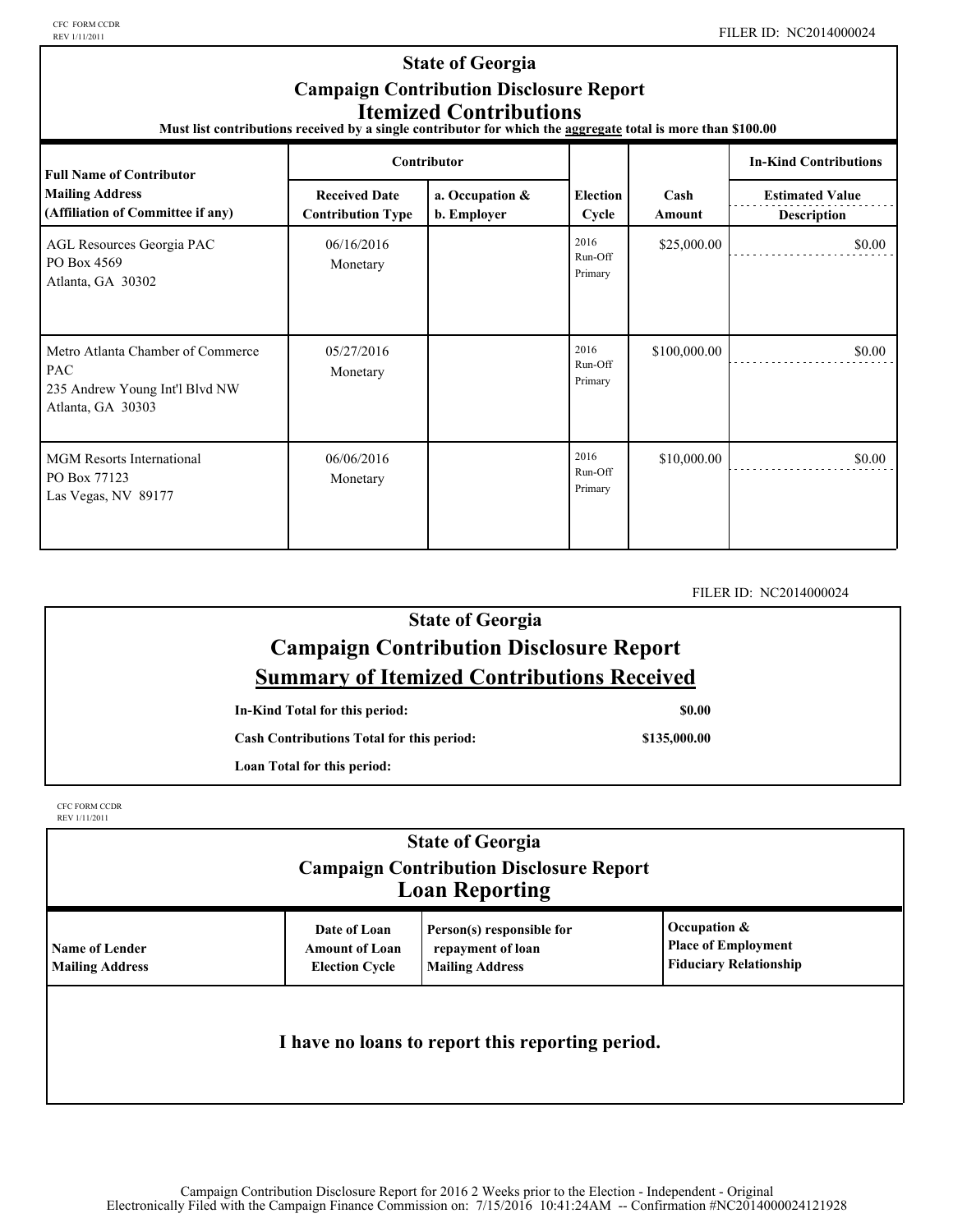#### **State of Georgia Campaign Contribution Disclosure Report Itemized Expenditures**

**Must list expenditures made to a single recipient for which the aggregate total is more than \$100.00**

| <b>List Name and Mailing Address of</b><br>Recipient                                                | <b>Expenditure Date</b><br><b>Expenditure Type</b> | Occupation &<br>Employer | <b>Expenditure Purpose</b><br>Name(s) of Candidate      | <b>Amount Paid</b> |
|-----------------------------------------------------------------------------------------------------|----------------------------------------------------|--------------------------|---------------------------------------------------------|--------------------|
| Glendale Strategies Inc<br>769 Nob Ridge Drive<br>Marietta, GA 30064                                | 06/06/2016<br>Expenditure                          |                          | <b>Consulting Services</b><br>Not Candidate Related     | \$22,500.00        |
| Parrish, Smith Associates<br>4 Ardmore Square<br>Atlanta, GA 30309                                  | 06/01/2016<br>Expenditure                          |                          | <b>Consulting Services</b><br>Not Candidate Related     | \$5,000.00         |
| Glendale Strategies Inc<br>769 Nob Ridge Drive<br>Marietta, GA 30064                                | 06/17/2016<br>Expenditure                          |                          | <b>Consulting Services</b><br>Not Candidate Related     | \$18,500.00        |
| Quick Response Communications, Inc.<br>3535 Peachtree Road NE<br>Suite 520-152<br>Atlanta, GA 30326 | 07/11/2016<br>Expenditure                          |                          | Mailer and Postage<br>Dewayne Hill                      | \$2,604.25         |
| Quick Response Communications, Inc.<br>3535 Peachtree Road NE<br>Suite 520-152<br>Atlanta, GA 30326 | 06/30/2016<br>Expenditure                          |                          | Mailer and Postage<br>Tom Dickson                       | \$3,237.27         |
| Quick Response Communications, Inc.<br>3535 Peachtree Road NE<br>Suite 520-152<br>Atlanta, GA 30326 | 06/30/2016<br>Expenditure                          |                          | Mailer and Postage<br>Darryl Jordan                     | \$2,724.70         |
| Quick Response Communications, Inc.<br>3535 Peachtree Road NE<br>Suite 520-152<br>Atlanta, GA 30326 | 06/01/2016<br>Expenditure                          |                          | Website Hosting<br>Not Candidate Related                | \$265.40           |
| Quick Response Communications, Inc.<br>3535 Peachtree Road NE<br>Suite 520-152<br>Atlanta, GA 30326 | 06/30/2016<br>Expenditure                          |                          | Mailer and Postage<br>Kent Woerner                      | \$5,598.81         |
| Twin Oaks Connect<br>1000 Whitlock Avenue<br>Suite 320 #106<br>Marietta, GA 30064                   | 07/06/2016<br>Expenditure                          |                          | Voter Identification<br>SD43, HD08, HD03, HD77,<br>HD59 | \$8,236.00         |
| Twin Oaks Connect<br>1000 Whitlock Avenue<br>Suite 320 #106<br>Marietta, GA 30064                   | 07/06/2016<br>Expenditure                          |                          | Robo Calls<br>HD08, HD03, HD77, HD06                    | \$4,400.00         |
| Twin Oaks Connect<br>1000 Whitlock Avenue<br>Suite 320 #106<br>Marietta, GA 30064                   | 06/06/2016<br>Expenditure                          |                          | <b>GOTV Calls</b><br>Not Candidate Related              | \$6,705.50         |